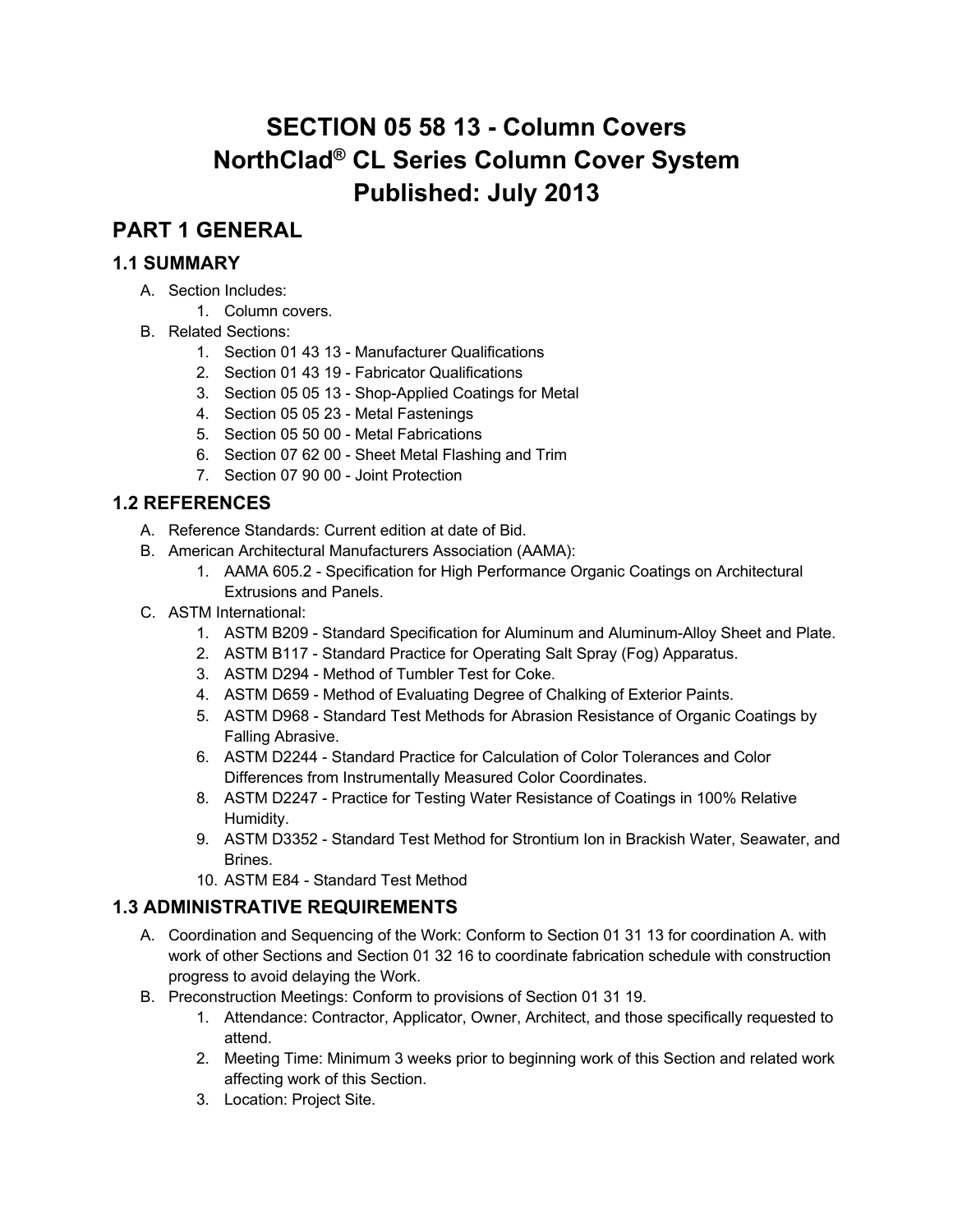#### **1.4 SUBMITTALS**

- A. Submit under provisions of Section 01 33 00.
- B. Conform to Section 01 81 13 for documentation of LEED Credits contributing to Certification of Project under USGBC LEED-NC 2.2 - Green Building Rating System for sustainable building requirements.
- C. Shop Drawings: Drawing details showing deviations from manufacturer's standard details and details differing from Contract Documents. Include components, metal panel profile, dimensions, joinery dimensions, configurations, and reason for deviation.
- D. Product Data: Manufacturer's technical data, installation instructions, standard detail drawings specific to this project, and accessories showing conformance with specified requirements.
	- 1. Fasteners, including clips, fastener types, and locations.
	- 2. Treatment at edges, terminations, and flashings.
	- 3. Indicate provisions for thermal expansion and contraction.
- E. Product Samples:  $3\frac{1}{2}$  x  $3\frac{1}{2}$  showing metal/acm type, gauge/thickness, profile, and specified finish for each specified column cover reflecting the color sample illustrating accepting finish and each color selection.
- F. Manufacturer's Instructions: Indicate installation requirements, rough-in dimensions, special procedures, and conditions requiring special attention.
- G. Sample Warranty: Meet or exceed provisions specified by this Section.

### **1.5 QUALITY ASSURANCE**

- A. Manufacturer Qualifications:
	- 1. Minimum of 5 years' experience in fabricating and supplying metal column covers.
	- 2. Responsible for technical design support as required for system conforming to column cover manufacturer's warranty provisions.
	- 3. Provide review and approval of shop drawings differing from column cover manufacturer's standard details prior to installation and conduct interim inspections during construction.
- B. Installer Qualifications:
	- 1. Able to document a minimum 7 years' experience installing commercial metal column covers.
	- 2. Trained and authorized by metal column cover manufacturer prior to Bid Date.
	- 3. Employ job-site foreman, with minimum of 3 years' experience supervising installation 3. of metal column cover work of this Section, dedicated to Work of this Contract.
	- 4. Foreman: Continuously on site for duration of work of this Section for this Project.

#### **1.6 WARRANTY**

- A. Provide warranties under provisions of Section 01 78 36.
- B. Manufacturer Coating Performance Warranty: 20-year warranty against fading, color change, chalking, peeling, cracking, or delaminating of the coating system.
- C. Contractor:
	- 1. Provide 5-year labor warranty for column cover installation including: flashings, sealants, fasteners, and accessories to ensure a weatherproof system.

# **PART 2 PRODUCTS**

#### **2.1 SYSTEMS**

- A. Interlocking Aluminum Column Covers: Install over substrate system.
- B. Select Joint Configuration.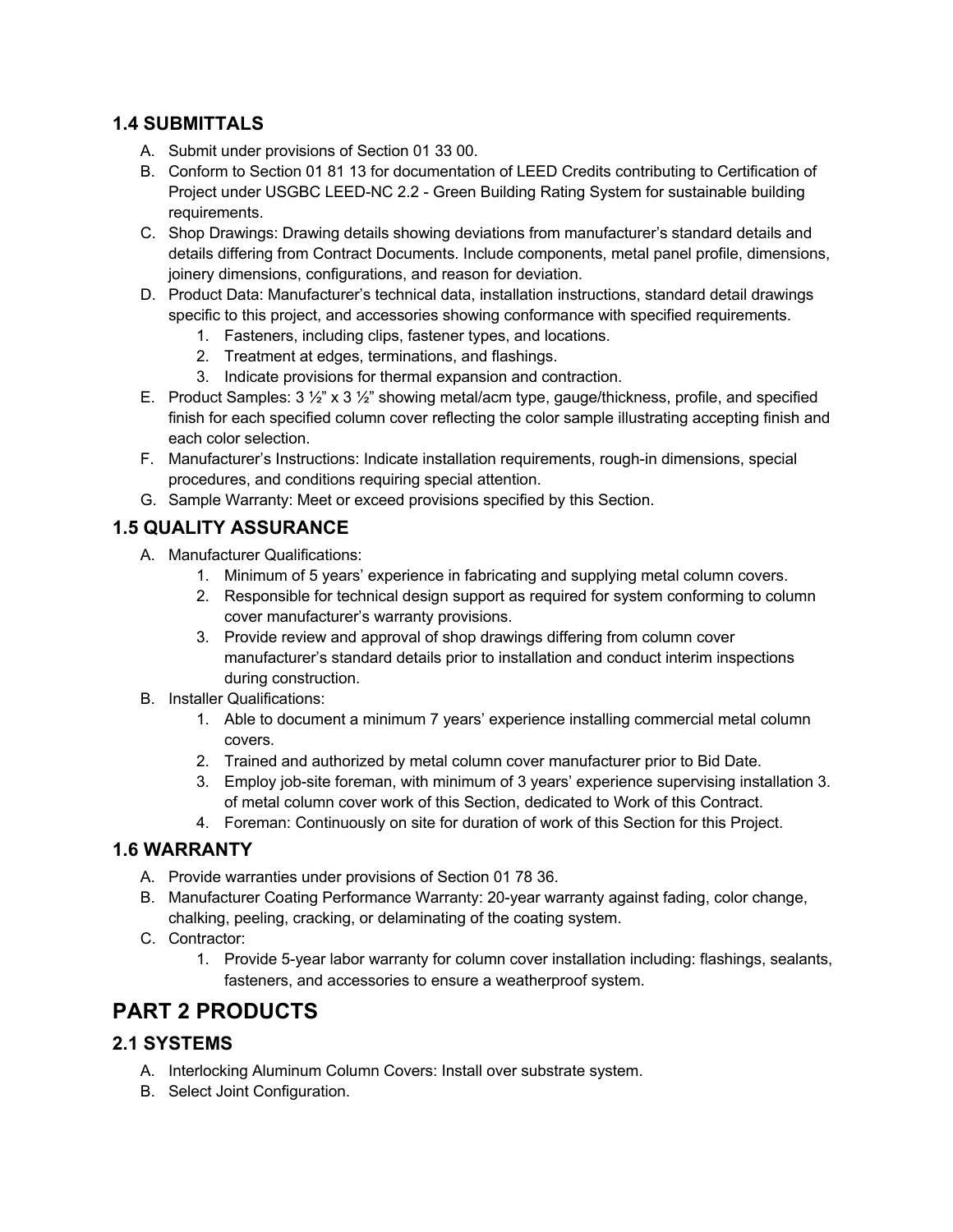#### **2.2 MANUFACTURERS**

- A. Subject to compliance with requirements, provide products manufactured by NorthClad<sup>®</sup> Rainscreen Solutions: 11831 Beverly Park Road Building C, Everett, Washington 98204, telephone 425-740-3702, E-mail: dkillian@northclad.com. Website: www.northclad.com.
	- 1. NorthClad® CL: Prefinished NorthClad® CL Series column cover system.
	- 2. Submit alternate tested systems by other manufacturers/fabricators to architect not less than 30 days prior to bid.

#### **2.3 MATERIALS**

- A. Select one of:
	- 1. Aluminum 3003-H14 mill-finished sheet, post painted.
		- a. Thickness: 0.080, .090, .100 or 0.125 inches. <Select One>
	- 2. Aluminum Composite material, prefinished: 4 mm. Custom thicknesses may be available from the manufacturer.

#### **2.4 FABRICATION**

- A. Standard Fabrications: Aluminum prefinished NorthClad® CL sheets required to maintain tolerances.
- B. Eliminate all scratches and marks caused by fabrication from column cover surfaces.
- C. Expansion/Contraction: Engineer column covers to permit required expansion and contraction using concealed or exposed anchors.
- D. Column Cover Height: maximum 16' without D. horizontal seams.
- E. Strippable Protective Film (ACM Only): Factory applied for protection of weather face finish and removed upon completion of the panel installation. Failure to remove the film may lead to overexposure and damage to the column cover panel.
- F. Column cover lines to be sharp, smooth, and free from warps or buckles.

#### **2.5 FASTENERS**

- A. Supply fasteners and clips tested to meet provisions of this section.
- B. Concealed Sheet Metal Fasteners: Panhead, self-drilling, self-tapping, non-corrosive fasteners, and as instructed by manufacturer and engineer of record.
- C. Fastener Lengths: Penetrate cold-formed metal framing, subgirts, and other metal framing systems in accordance with the fastener manufacturers' recommendations.

#### **2.6 SYSTEM COMPONENTS**

A. Subgirts: Provide G90 galvanized steel of gauge and spacing for metal column cover system's structural requirements as recommended by the panel manufacturer and in accordance with approved shop drawings. To avoid galvanic reaction, separate dissimilar materials.

#### **2.7 SEALANTS**

A. Conform to Section 07 92 00 and manufacturer's written instructions.

#### **2.8 FINISH**

- A. Sheet and Coil Factory Finish for Column Cover:
	- 1. Weather Face: Polyvinylidene Fluoride (PVDF) coil coating with 70 percent Kynar 500 or Hylar 5000 resin content.
		- a. Primer: UV-resistant, 0.210 mil thick epoxy modified acrylic.
		- b. Color Coat: 0.80 mil PVDF.
		- c. Performance:
			- i. Change of Color: Maximum 5 DE (Hunter Units), tested to ASTM D2244.